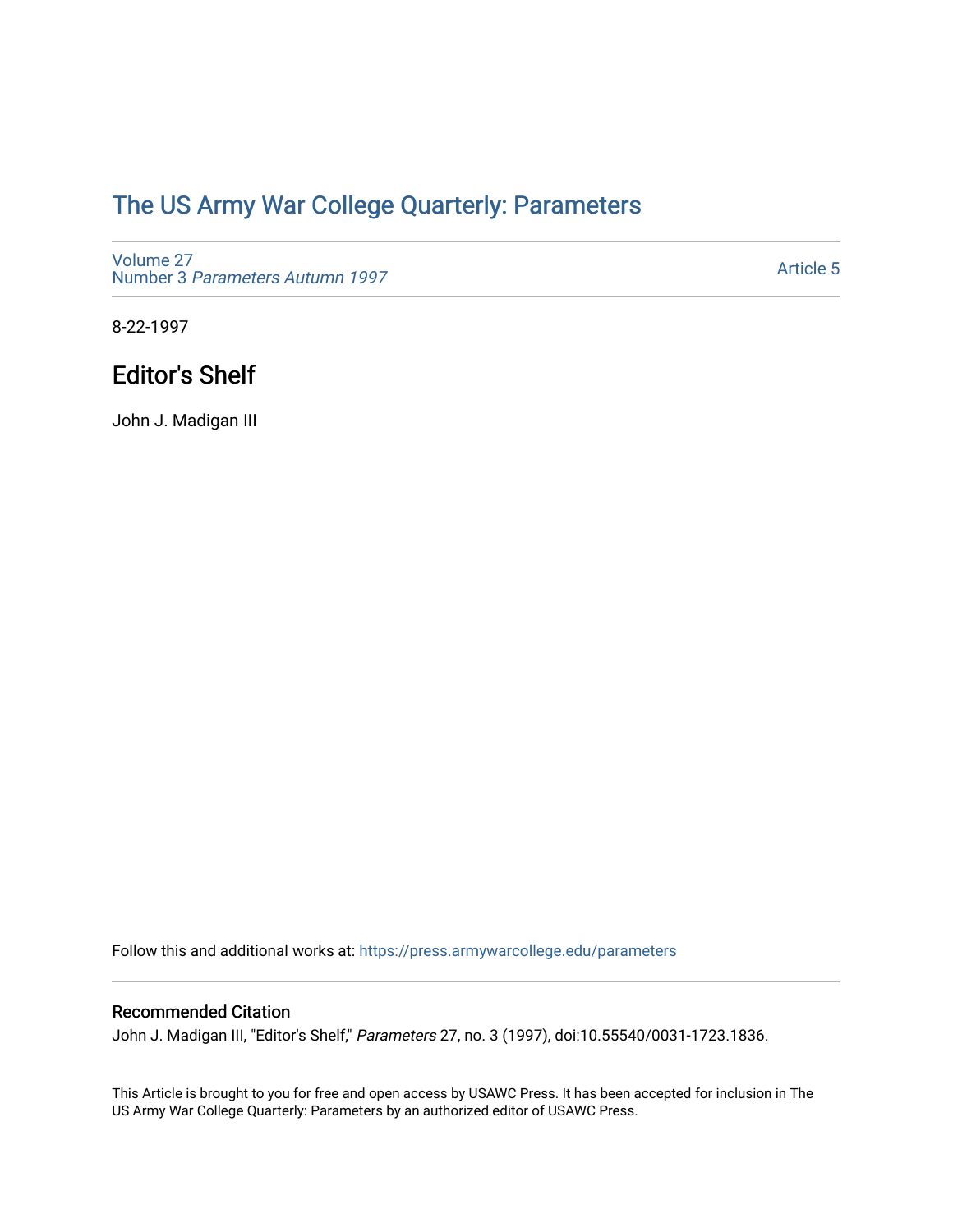## **Editor's Shelf**

From *Parameters*, Autumn 1997, pp. 153-54.

The reappearance of Dwight D. Eisenhower's *Crusade in Europe* (The Johns Hopkins University Press, 1997) makes the author's insights available at a modest price to any student or practitioner of the art and science of strategy. Some examples:

*. Coalitions*. Acknowledging the Allied coalition's success despite unfavorable precedents, Eisenhower cites the "near perfection in allied conduct of war operations" as one of the two miracles that led directly to the Nazi surrender. Of unity of command he wrote, "Primarily, the Allied task was to utilize the resources of two great nations with the decisiveness of single authority" and again "it was necessary to produce effective unity out of concessions voluntarily made." (p. 4) Those who accept unity of effort as an alternative may never have faced a crisis severe enough to modify the values and assumptions on which that compromise rests.

*. Training for war*. Eisenhower describes an incident in North Africa in which an officer on his staff refused to approve a maneuver that would have sent part of an armored division on a 700-mile road march (the railroads could not support the move). Eisenhower discovered that the officer's reluctance stemmed from the fact that the maneuver would consume one-half the operational life of the half-tracks in the unit. "The young staff officer was not to blame for this extraordinary attitude. He had been trained . . . in the eternal need for economy . . . [and] had not yet accepted the essential harshness of war; he did not yet understand that the word is synonymous with waste." (p. 119) Skilled infantry, tankers, or pilots can seldom be more effective than those who lead them.

*. An extension of politics*. In March 1945, Churchill rejected Eisenhower's plan for final operations in Germany, wanting Montgomery reinforced to race the Soviets for Berlin. Eisenhower recalls that "He [Churchill] disagreed with the plan and held that, because the campaign was approaching its end, troop maneuvers had acquired a political significance that demanded the intervention of political leaders in the development of broad operational plans." (p. 399) In the event, this political challenge to the authority previously granted him as Supreme Commander was contained and the Allies proceeded with the original military plan. Imagine life at SHAEF Headquarters in spring 1945 had Washington and London been equipped with communications comparable to those available during the 1990-91 Gulf War.

Three other books explore the American experience in World War II. Two of them--one a reprint, the other new- examine the legendary exploits of the 100th Infantry Battalion and the 442d Regimental Combat Team. *Go For Broke* by Chester Tanaka is a 1997 reprint of the 1982 original (Presidio Press), while Franz Steidl's *Lost Battalions: Going For Broke in the Vosges, Autumn, 1944*, also from Presidio (1997), describes an incident in which Americans and Germans were trying simultaneously to break through to units encircled by the other. The third book, *US Army Photo Album: Shooting the War in Color, 1941-1945 USA to ETO* (Histoire & Collections, Paris, 1996; distributed by Combined Books) presents in 9-by-12-inch format a collection of World War II color photos taken in the United States and in Europe by a small group of US Army photographers. While the narration acknowledges that many of the scenes were posed, there appears to be sufficient detail in the settings, uniforms, and equipment to satisfy professionals and casual observers alike.

Finally, two collections of essays comparable in design and purpose, *The Oxford Illustrated History of Modern War* (Oxford University Press, 1997) and *Fins de Siècle: How Centuries End 1400-2000* (Yale University Press, 1996), are profusely illustrated, produced on high quality paper, and relatively inexpensive. The first book, edited by Charles Townshend, examines the experience of war from the period of the Renaissance to the present from two perspectives: the evolution of war and the "elements of modern war." Many illustrations, including 31 color plates, and the associated sidebars effectively supplement the text. While two essays by Martin van Creveld promise a measure of